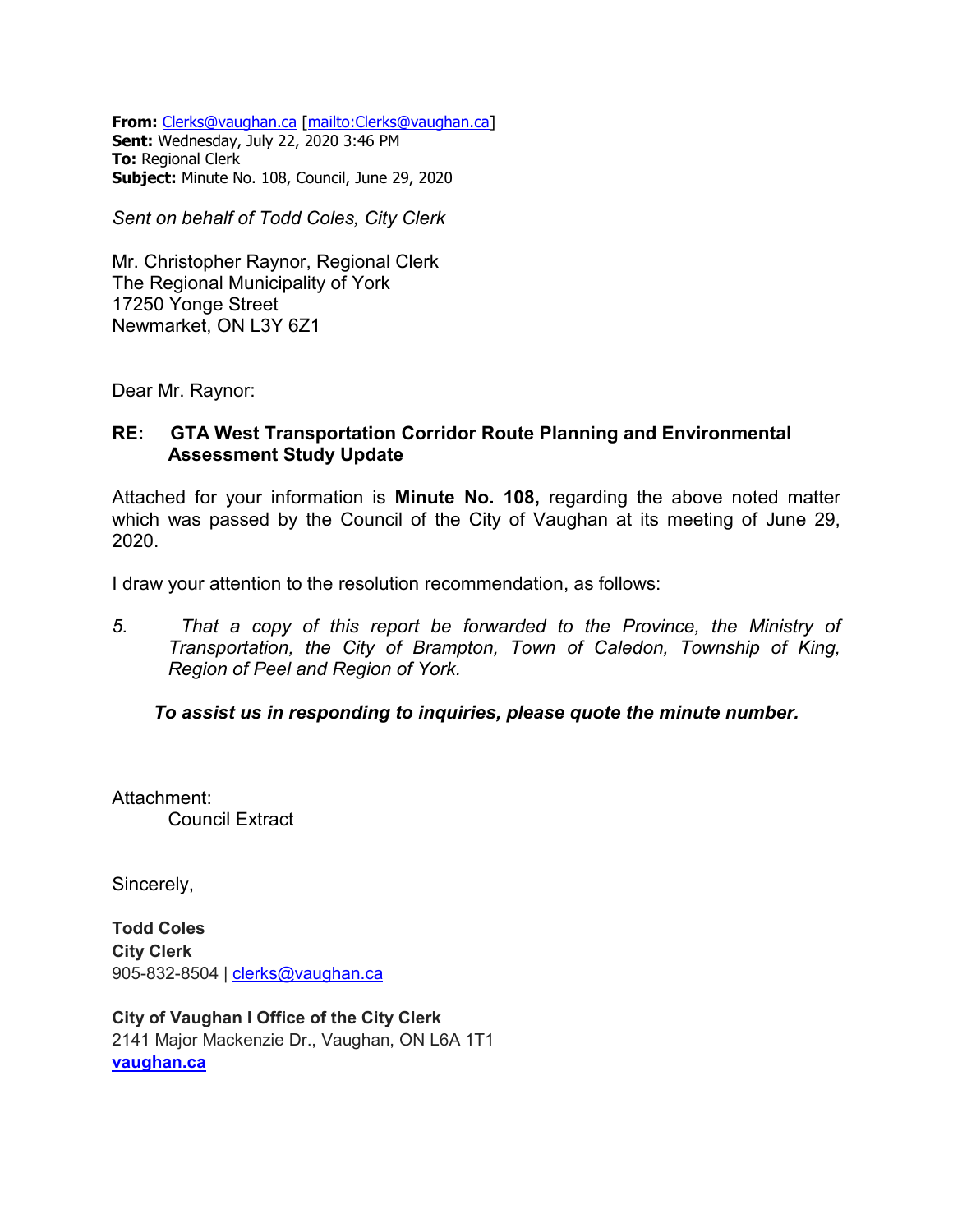# EXTRACT FROM COUNCIL MEETING MINUTES JUNE 29, 2020

Addendum Item

### **108. GTA WEST TRANSPORTATION CORRIDOR ROUTE PLANNING AND ENVIRONMENTAL ASSESSMENT STUDY UPDATE**

(Addendum No. 1)

MOVED by Councillor DeFrancesca seconded by Councillor Iafrate

That the recommendation contained in the follow resolution of Mayor Bevilacqua, dated June 29, 2020, be approved:

### CARRIED

Resolution of Mayor Bevilacqua, dated June 29, 2020.

*Whereas,* The GTA West transportation corridor is required and the City of Vaughan fully supports the project;

*Whereas,* The Ministry of Transportation has identified a Technically Preferred Alternative and presented the findings at Vaughan Committee of the Whole on November 12, 2019;

*Whereas,* The City of Vaughan position on the GTA West was stated, by Council resolution on November 19, 2019;

*Whereas,* York Region Council reiterated their position on the Technically Preferred Alternative at Regional Council on May 28, 2020;

*Whereas*, The Ministry of Transportation proceeded to assess new alignment options in west Vaughan in response to concerns identified by numerous stakeholders;

#### *It is therefore recommended:*

- 1. That the City of Vaughan requests that the Ministry of Transportation (MTO) develop, as part of the Environmental Assessment Study, a highway alignment that minimizes impact to existing residential communities and minimizes impacts to the environment, including agricultural lands;
- 2. That the City of Vaughan requests that the MTO develop, as part of the Environmental Assessment Study, a highway alignment that will not impact the North Kleinburg-Nashville Secondary Plan Area;